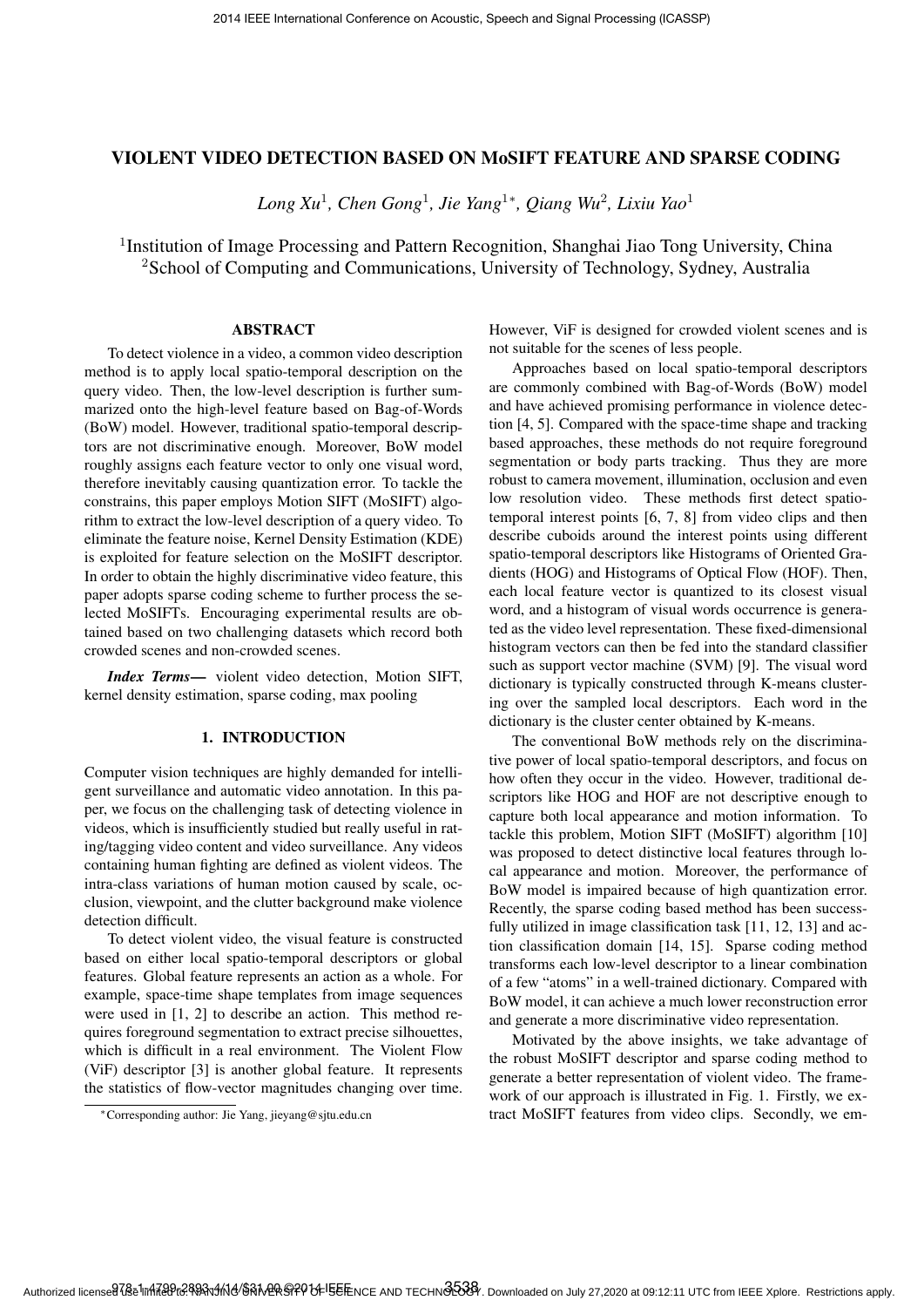

Fig. 1. Framework of the proposed violence detection approach.

ploy Kernel Density Estimation (KDE) based feature selection method to select the most representative features from the original 256-dimensional MoSIFT descriptor. Subsequently, sparse coding is adopted to transform the reduced low-level descriptors into compact mid-level features. To obtain a highly discriminative representation of the whole video, max pooling process is operated over the whole sparse code set of the query video. Finally, a SVM classifier is trained using these video level feature vectors.

# 2. OUR APPROACH

## 2.1. MoSIFT algorithm

The MoSIFT algorithm [10] was inspired by the highly successful Scale-Invariant Feature Transform (SIFT) [16] for object recognition. First, the standard SIFT algorithm is applied to find visually distinctive interest points in the spatial domain. Then the candidate points with insufficient optical flow around the neighborhood are rejected, leaving only spatiotemporal interest points with strong motion. The MoSIFT descriptor was designed to represent the feature point in two parts: a standard SIFT image descriptor and an analogous histogram of optical flows. The final MoSIFT feature is a 256 dimensional vector: the first 128 dimensions are the standard SIFT features and the remaining 128 dimensions are the aggregated histogram of optical flow.

MoSIFT algorithm detects interest points from a video clip. Then it not only encodes their local appearance but also explicitly models local motion. Compared with the popular spatio-temporal descriptors such as HOG [17] and HOF [17], the MoSIFT descriptor is more descriptive and more robust to deformation.

#### 2.2. KDE-based feature selection

The original 256-dimensional MoSIFT descriptor may contain some irrelevant and redundant features. To improve performance and computational efficiency, we employ the KDE-based feature selection method [18] to select the most representative features from the original MoSIFT descriptor. KDE is a traditional non-parametric method for inferring the underlying probability density function (PDF). Suppose



Fig. 2. Normalized probability density function estimated by KDE method.

 $x_1, x_2, ..., x_N$  is N independent identically distributed observed data of a one-dimensional random variable  $x$ . KDE infers the probability density function of  $x$  by centering a kernel function  $K(x)$  at each data point  $x_i$ :

$$
\hat{f}_h(x) = \frac{1}{hN} \sum_{i=1}^{N} K(\frac{x - x_i}{h}),
$$
\n(1)

where  $h > 0$  is a smoothing parameter called bandwidth.

For  $j$ -th feature of MoSIFT descriptor, we can use KDE to obtain a smooth probability density function based on the training data.  $K(x)$  is chosen to be a Gaussian kernel:  $K(x) = (1/\sqrt{2\pi})e^{-(1/2)x^2}$ . The bandwidth h can be adaptively chosen using the method proposed in [10]. If the adaptively chosen using the method proposed in [19]. If the probability density function of a feature is bimodal or multimodal, this feature is considered to be more discriminative than those with only a single mode. Fig. 2 shows a typical PDF of a feature with two modes. On the original 256 features of MoSIFT, we estimate the PDF of each feature. According to the number of modes, we sort the 256 features of MoSIFT descriptor in descending order. Then the first 150 features are selected to form the reduced MoSIFT descriptor which is more effective than the original one.

#### 2.3. Sparse coding scheme for violence detection

In our violence detection framework, sparse coding instead of BoW model is adopted to provide a more accurate and discriminative intermediate representation for human action. Let **X** be a set of reduced MoSIFT feature vectors extracted from a query video clip, i.e.  $\mathbf{X} = [\mathbf{x}_1, \mathbf{x}_2, ..., \mathbf{x}_N] \in \mathbb{R}^{d \times N}$ , where  $x_i$  denotes *i*-th feature vector of the total N data samples. A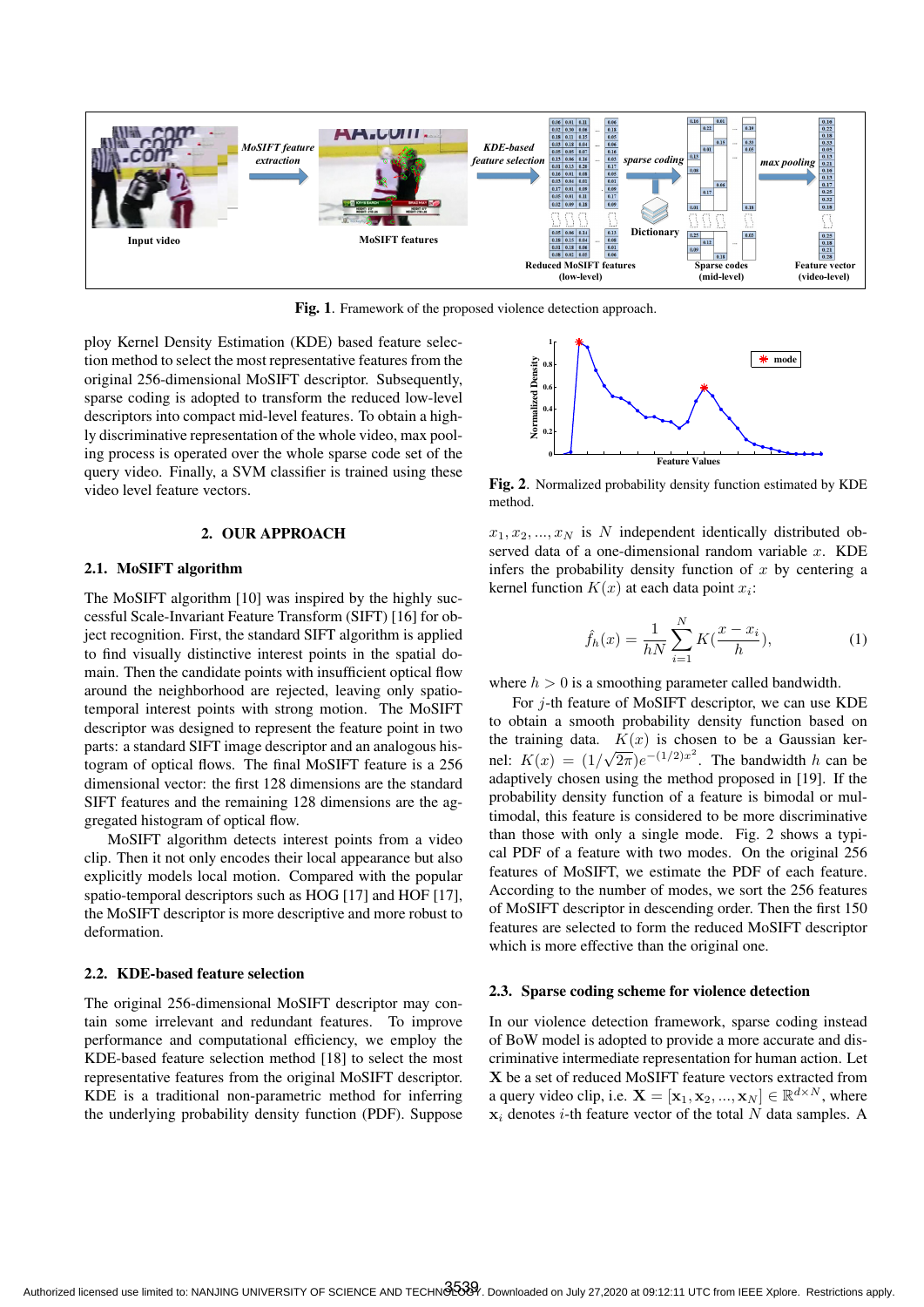sparse coding problem can be formulated as

$$
\mathbf{Z} = \underset{\mathbf{Z} \in \mathbb{R}^{k \times N}}{\arg \min} \frac{1}{2} ||\mathbf{X} - \mathbf{D}\mathbf{Z}||_{\ell_2}^2 + \lambda ||\mathbf{Z}||_{\ell_1},\tag{2}
$$

where  $\mathbf{Z} = [\mathbf{z}_1, \mathbf{z}_2, ..., \mathbf{z}_N] \in \mathbb{R}^{k \times N}$  and  $\mathbf{z}_i$  is the sparse representation of the feature vector  $\mathbf{x}_i$ .  $\mathbf{D} = [\mathbf{d}_1, \mathbf{d}_2, ..., \mathbf{d}_k] \in$  $\mathbb{R}^{d \times k}$  is a pre-trained dictionary, which is an overcomplete basis set, i.e.  $k > d$ .  $\lambda$  is a positive regularization parameter to control the tradeoff between reconstruction error and sparseness. When the dictionary **D** is fixed, the optimization over **Z** alone is convex. The LARS-lasso method [20] is utilized to solve Eq. (2) to get the set of sparse codes **Z**. In this way, the original query video representation in **X** is converted to the corresponding spare code representation **Z**. Then, the video analysis/recognition is carried out on **Z** domain.

The dictionary  $D$  contains  $k$  atoms representing basic patterns of the specific data distribution in feature space. Given a large collection of the reduced MoSIFT features extracted from training video clips  $\mathbf{Y} = [\mathbf{y}_1, \mathbf{y}_2, ..., \mathbf{y}_M] \in \mathbb{R}^{d \times M}$ , the dictionary learning problem in sparse coding scheme can be defined by

$$
\underset{\mathbf{U}\in\mathbb{R}^{k\times M},\mathbf{D}\in\mathcal{C}}{\arg\min} \ \frac{1}{M} \sum_{i=1}^{M} \frac{1}{2} \|\mathbf{y}_{i} - \mathbf{D}\mathbf{u}_{i}\|_{\ell_{2}}^{2} + \lambda \|\mathbf{u}_{i}\|_{\ell_{1}}, \quad (3)
$$

where  $\mathbf{U} = [\mathbf{u}_1, \mathbf{u}_2, ..., \mathbf{u}_M] \in \mathbb{R}^{k \times M}$  is the coefficients set and  $\mathcal C$  is a convex set

$$
\mathcal{C} \triangleq \left\{ \mathbf{D} \in \mathbb{R}^{d \times k}, s.t. ||\mathbf{d}_i||_{\ell_2} \leqslant 1, i \in \{1, ..., k\} \right\}.
$$

The formulation is not convex with respect to **D** and **U** simultaneously. We adopt the online dictionary learning algorithm [21] to solve this joint optimization problem, which has been proven to be more suitable for large training sets.

### 2.4. Max pooling over motion features

To capture the global statistics of the whole video, max pooling is applied over sparse code set  $\mathbf{Z} \in \mathbb{R}^{k \times N}$  to get a video level feature,

$$
\beta = \mathcal{F}(\mathbf{Z}),\tag{4}
$$

where  $\beta$  is a vector with k dimensions and F is a pooling function defined on each row of **Z**. Different pooling functions construct different video statistics [14, 15]. It has been reported empirically and also theoretically that max pooling outperforms the average pooling [11, 22]. In this work, we adopt the max pooling function defined as

$$
\beta_i = max\{|Z_{i1}|, |Z_{i2}|, ..., |Z_{iN}|\},\tag{5}
$$

where  $\beta_i$  is the *i*-th element of  $\beta$ ,  $Z_{ij}$  denotes the  $(i, j)$ -th entry of the matrix **Z**.

Compared with the BoW model, sparse coding method achieves a much lower reconstruction error and captures the



Fig. 3. Sample frames from Hockey Fight dataset (first row) and Crowd Violence dataset (second row). The left three columns are violent scenes while the right three columns are non-violent scenes.

salient properties of human actions. By max pooling procedure over the sparse code set, the irrelevant information is discarded. Only the strongest response to each particular atom in dictionary is preserved. It generates a compact and discriminative video feature *β* for our violence detection task. SVM is then employed to classify  $\beta$  as either violent or non-violent.

# 3. EXPERIMENTS

#### 3.1. Datasets

We carry out the experiments on two challenging datasets created specifically for violent video detection: Hockey Fight [5] and Crowd Violence [3]. Fig. 3 shows a few sample frames from each dataset.

Hockey Fight dataset. This dataset contains 1000 video clips of action from hockey games of the National Hockey League (NHL). 500 videos in the dataset are manually labeled as fight and others are labeled as non-fight. Each clip consists of 50 frames with a resolution of  $360 \times 288$  pixels.

Crowd Violence dataset. This dataset is assembled for violent crowd behavior detection. All video clips are collected from YouTube, presenting a wide range of scene types, video qualities and surveillance scenarios. The dataset consists of 246 video clips including 123 violent clips and 123 normal clips with a resolution of  $320 \times 240$  pixels. The whole dataset is split into five sets for 5-fold cross validation. Half of the footages in each set present violent crowd behavior and the other half presents non-violent crowd behavior.

## 3.2. Experimental settings

The regularization parameter  $\lambda$  in Eq. (2) and Eq. (3) is set to  $\frac{1.2}{\sqrt{m}}$  according to [21], where m is the dimension of the original feature. In our approach, the dimension of the reduced MoSIFT feature is 150. Hence  $m = 150$  and  $\lambda \approx 0.098$ . To assess the impact of dictionary size, we learn dictionaries of different sizes. Both the MoSIFT feature and the final video level feature vector are  $\ell_2$  normalized. To evaluate the classification accuracy, we employ the 5-fold cross validation test on each dataset.

## 3.3. Results and discussions

We compare the proposed method against the state-of-the-art techniques including BoW based methods, Local Trinary Pat-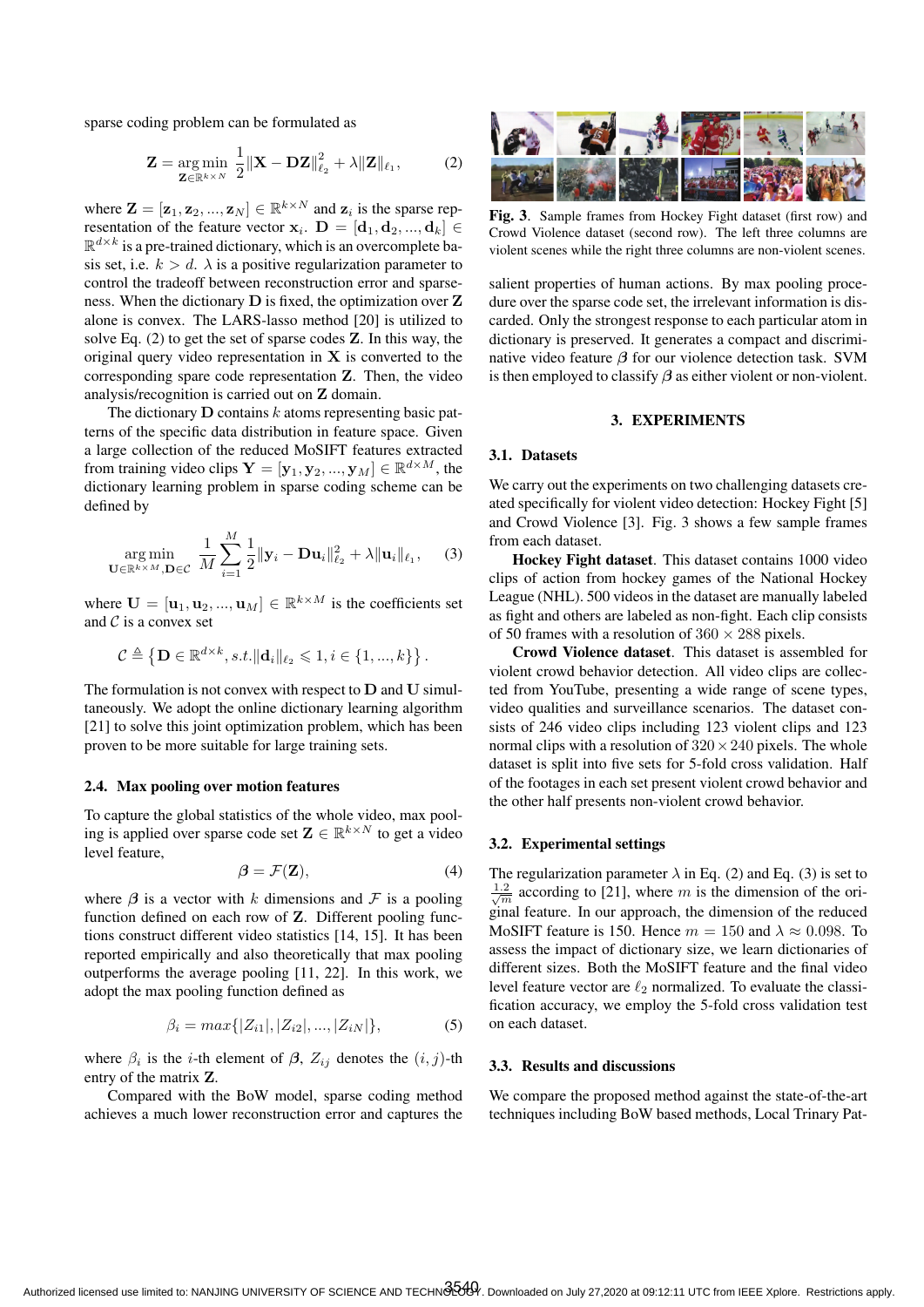| Dictionary   | $HOG + BoW [5]$ | $HOF + BoW [5]$ | $MoSIFT + BoW [5]$ | $MoSIFT + Sparse Coding$ |            | $MoSIFT + KDE + Sparse Coding$ |            |
|--------------|-----------------|-----------------|--------------------|--------------------------|------------|--------------------------------|------------|
|              |                 |                 |                    | $ACC \pm SD$             | <b>AUC</b> | $ACC \pm SD$                   | <b>AUC</b> |
| 50 words     | 87.8%           | 83.5%           | 87.5%              | $88.3 + 1.35\%$          | 0.9220     | $90.9 + 1.82\%$                | 0.9512     |
| 100 words    | 89.1%           | 84.3%           | 89.4%              | $90.1 \pm 0.89\%$        | 0.9410     | $92.6 \pm 2.19\%$              | 0.9579     |
| 150 words    | 89.7%           | 85.9%           | 89.5%              | $91.9 + 1.52\%$          | 0.9579     | $93.4 \pm 1.85\%$              | 0.9630     |
| 200 words    | 89.4%           | 87.5%           | 90.4%              | $92.7 \pm 1.92\%$        | 0.9670     | $94.1 + 1.64\%$                | 0.9713     |
| 300 words    | 90.8%           | 87.2%           | 90.4%              | $93.1 + 1.52\%$          | 0.9598     | $94.1 + 1.71\%$                | 0.9682     |
| 500 words    | 91.4%           | 87.4%           | 90.5%              | $93.0 + 1.27\%$          | 0.9661     | $94.3 \pm 1.68\%$              | 0.9708     |
| $1000$ words | $91.7\%$        | 88.6%           | $90.9\%$           | $93.6 \pm 1.67\%$        | 0.9694     | $94.0 + 1.97\%$                | 0.9666     |

Table 1. Violence detection performance of various algorithms on Hockey Fight dataset (5-fold cross validation)

tern (LTP) [23] and ViF. SVM with RBF kernel is adopted as classifier in all the mentioned approaches. Results are reported with mean prediction accuracy (ACC)  $\pm$  standard deviation (SD) as well as the area under the ROC curve (AUC).

### *3.3.1. Hockey Fight dataset*

Table 1 shows the violence detection performance of various methods on the Hockey Fight dataset. The results on this dataset using BoW model paired with HOG, HOF and MoSIFT are reported in [5]. Among the BoW based methods, MoSIFT and HOG perform comparably, with a slight improvement over HOF. It indicates the MoSIFT descriptor is discriminative and effective. Our proposed method combines the MoSIFT algorithm and the sparse coding framework. The results show that this method can obtain a higher accuracy than BoW based approaches because the former encodes the local descriptor with less quantization error. The performance is further improved by adding the KDE-based feature selection procedure to our method. Reason for the improvement resides in the fact that the irrelevant and redundant features of MoSIFT are removed while leveraging feature selection, thus contributing to a more descriptive local descriptor.

In this experiment, the number of words in the dictionary of BoW equals to the size of sparse dictionary in sparse coding. With the increase of the size of dictionary, the performance will improve first and then stay stably if the size is large enough. This indicates that an appropriate size of dictionary contributes to both accuracy improvements and computational saving. Besides, the quantization process of BoW is very time consuming especially for large dictionary size. Our sparse coding based method performs much faster when LARS-lasso method is exploited to solve Eq. (2).

## *3.3.2. Crowd Violence dataset*

This dataset is more challenging than the Hockey Fight dataset because it consists of videos in crowded scenes. Table 2 presents the results of various methods on the Crowd Violence dataset. The dictionary size is fixed to 500 in our experiments on this dataset. HOG, HOF and HNF (combination of HOG and HOF) [17] are spatio-temporal descriptors combined with BoW model while LTP and ViF are the approaches based on global representation.

Table 2. Violence detection performance of various algorithms on Crowd Violence dataset (5-fold cross validation)

| Method                         | $ACC \pm SD$       | <b>AUC</b> |
|--------------------------------|--------------------|------------|
| $HOG + BoW [3]$                | $57.43 \pm 0.37\%$ | 0.6182     |
| $HOF + BoW [3]$                | $58.53 \pm 0.32\%$ | 0.5760     |
| $HNF + BoW [3]$                | $56.52 \pm 0.33\%$ | 0.5994     |
| LTP[3]                         | $71.53 \pm 0.17\%$ | 0.7986     |
| <b>ViF</b> [3]                 | $81.30 \pm 0.21\%$ | 0.8500     |
| $MoSIFT + BoW$                 | $83.42 \pm 8.03\%$ | 0.8751     |
| MoSIFT + Sparse Coding         | $86.60 \pm 3.29\%$ | 0.8922     |
| $MoSIFT + KDE + Sparse Coding$ | $89.05 \pm 3.26\%$ | 0.9357     |

Our sparse coding based methods still outperform other approaches despite the challenging nature of this dataset. In this case, MoSIFT descriptor is significantly superior in performance to HOG, HOF and HNF. It proves that MoSIFT is a more effective descriptor for representing action. Consistent with the results on Hockey Fight dataset, MoSIFT combined with the sparse coding method outperforms BoW based method, and employing the KDE-based feature selection effectively facilitates the improvements of classification accuracy. Results on this dataset demonstrate that our method is also effective for detecting violence in crowded scenes.

# 4. CONCLUSION

This paper proposes an effective violent video detection approach based on the MoSIFT algorithm and the sparse coding scheme. Several procedures have been employed to generate a highly discriminative video representation: 1) MoSIFT captures distinctive local shape and motion patterns of an activity; 2) KDE-based feature selection method selects the most representative features of the MoSIFT descriptor; 3) sparse coding method paired with max pooling procedure generates a discriminative high-level video representation from local features. The proposed method outperforms the state-of-theart techniques for violence detection in both crowded and non-crowded scenes. It demonstrates the effectiveness of the proposed video feature extraction framework, and whether this video feature can maintain effectiveness in other video analysis tasks is worthy of further research.

Acknowledgements. This research is partly supported by NSFC, China (No: 61273258), Ph.D. Programs Foundation of Ministry of Education of China (No. 20120073110018).